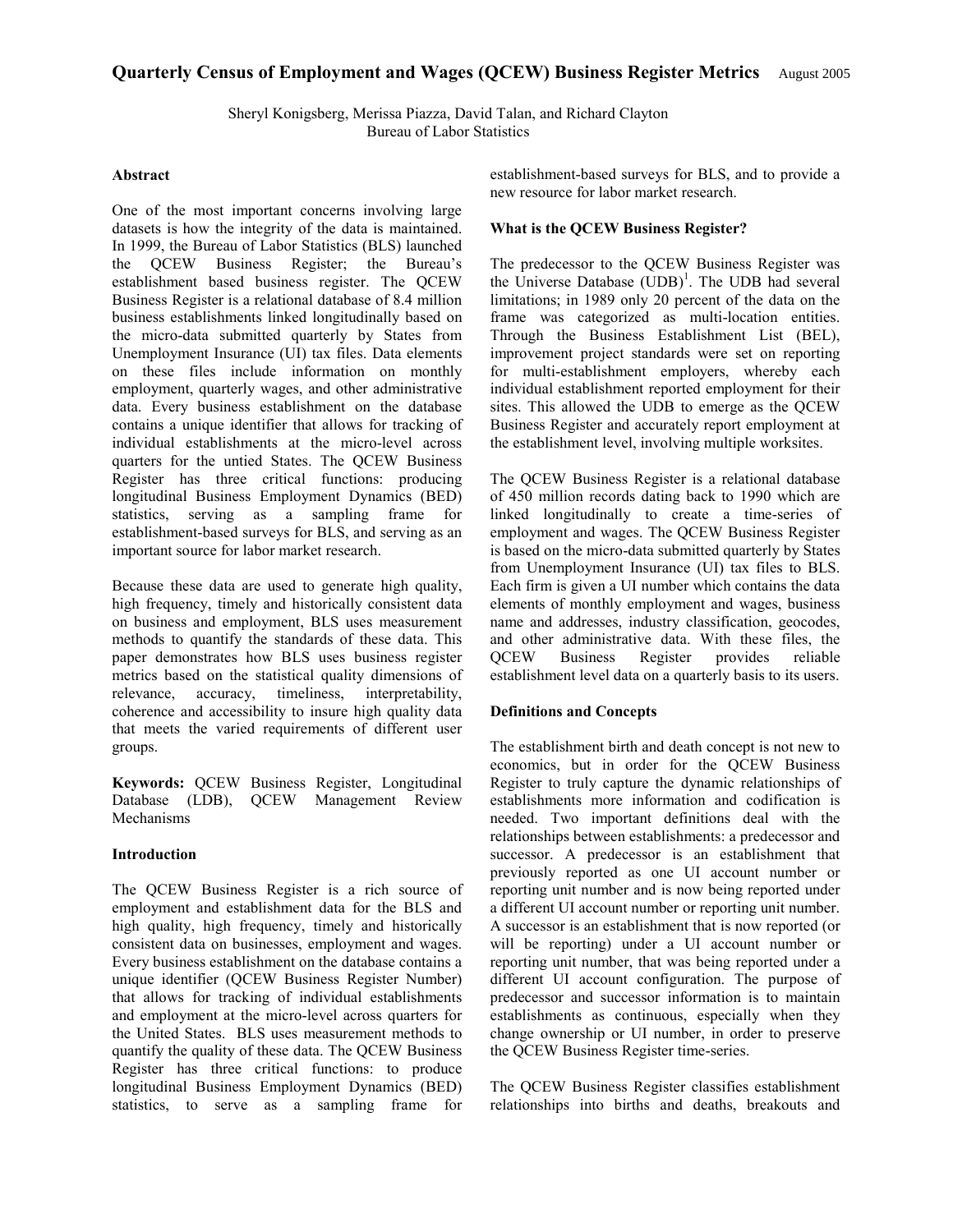consolidations, and one-to-one matches. Births are new establishments that are units that came into existence after the creation of the QCEW Business Register universe, while deaths are establishments that have gone out of business, or have had four consecutive quarters of zero employment. Breakouts are records that spin-off employment to a new reporting unit. The original unit can do one of two things: transfer employment and close, or transfer employment and stay open. Consolidations are records that close establishments and merge employment from many units to one or more units. In this instance, like the breakout scenario, the original unit can do one of two things: transfer employment and close, or transfer employment and stay open. Many times, a transfer of employment may be directly from one establishment to another and that is called a one-to-one match.

## **QCEW Business Register Metrics Paper Objective**

One of the most important concerns involving large databases is how the integrity of the data is maintained. This paper outlines the QCEW Business Register metrics in three sections. The first section (1) details the inputs and outputs of the QCEW Business Register, the data used in creating the QCEW Business Register, the review process to remove impurities from the input data, the output generated from QCEW Business Register data and the metrics used in the QCEW Business Register linkage process. The second section (2) covers the business register metrics and examines the methodology of the QCEW Business Register linkage system and the control mechanisms to ensure accurate linkages and data quality. Finally, the third section (3) sets the standards and performance management of the QCEW Business Register and describes how quality controls are maintained through management directives and cooperation.

## **Section I: Inputs and Outputs of the QCEW Business Register**

#### **Inputs to the QCEW Business Register**

The QCEW is a Federal-State cooperative program that produces a comprehensive tabulation of employment and wage information for workers covered by State Unemployment Insurance (UI) laws and Federal workers covered by the Unemployment Compensation for Federal Employees (UCFE) program.<sup>2</sup> The QCEW is a statistical universe that contains quarterly data of employment and wages. Within these data, each UI record is longitudinally linked creating the QCEW Business Register, which contains a time series of establishments.

The main deliverable from State Workforce Agencies units is the EQUI file. The EQUI file contains seven quarters of employment and wage data. In addition it contains all administrative data such as addresses, ownership, and industry coding. The EQUI file is the raw micro-data used to create the longitudinal links for the QCEW Business Register.

## **Section II: Uses and Users of the QCEW Business Register**

# **Sampling Frame**

The QCEW Business Register is used as a sampling frame for key economic surveys published by the BLS. One of the many programs that use the QCEW Business Register as a sampling frame is the Current Employment Survey (CES), which is a key survey utilized by the BLS for the publication of the monthly "Employment Situation Report". Other programs that use the QCEW Business Register for sampling purposes are the Producer Price Index (PPI), Job Openings and Labor Turnover Survey (JOLTS), and Occupational Employment Statistics (OES). The Local Area Unemployment Statistics (LAUS) program also uses the QCEW Business Register as its employment when CES estimates are not available.

#### **Labor Market Research**

The QCEW Business Register offers researchers a rich dataset of labor market data. Not only does the QCEW Business Register contain quarterly employment and wage data, but it also provides administrative data such as State, county, metropolitan statistical area (MSA) codes, physical location addresses, and North American Industry Classification System (NAICS) industry information.

One of the first uses of QCEW Business Register data by researchers external to BLS was undertaken by Card and Krueger  $(2000)^3$  in a study of the minimum wage and employment in fast-food restaurants in New Jersey and Pennsylvania. Using the QCEW Business Register data, the authors were able to select data by state, county, quarter, industry, trade name, and legal name. This rich dataset allowed Card and Kruger to reevaluate their pervious study and eliminate common survey errors because the QCEW Business Register data is derived from UI tax records.<sup>4</sup>

Significant labor market research has been done using the QCEW Business Register to show the importance of size class, firm survival, and industry specific analysis. The Monthly Labor Review (MLR) article on the importance of size class methodology by Okolie  $(2004)^5$  was conducted using data from the QCEW Business Register. The QCEW Business Register aided Knaup  $(2005)^6$  in researching establishments by industry classification for her MLR article on firm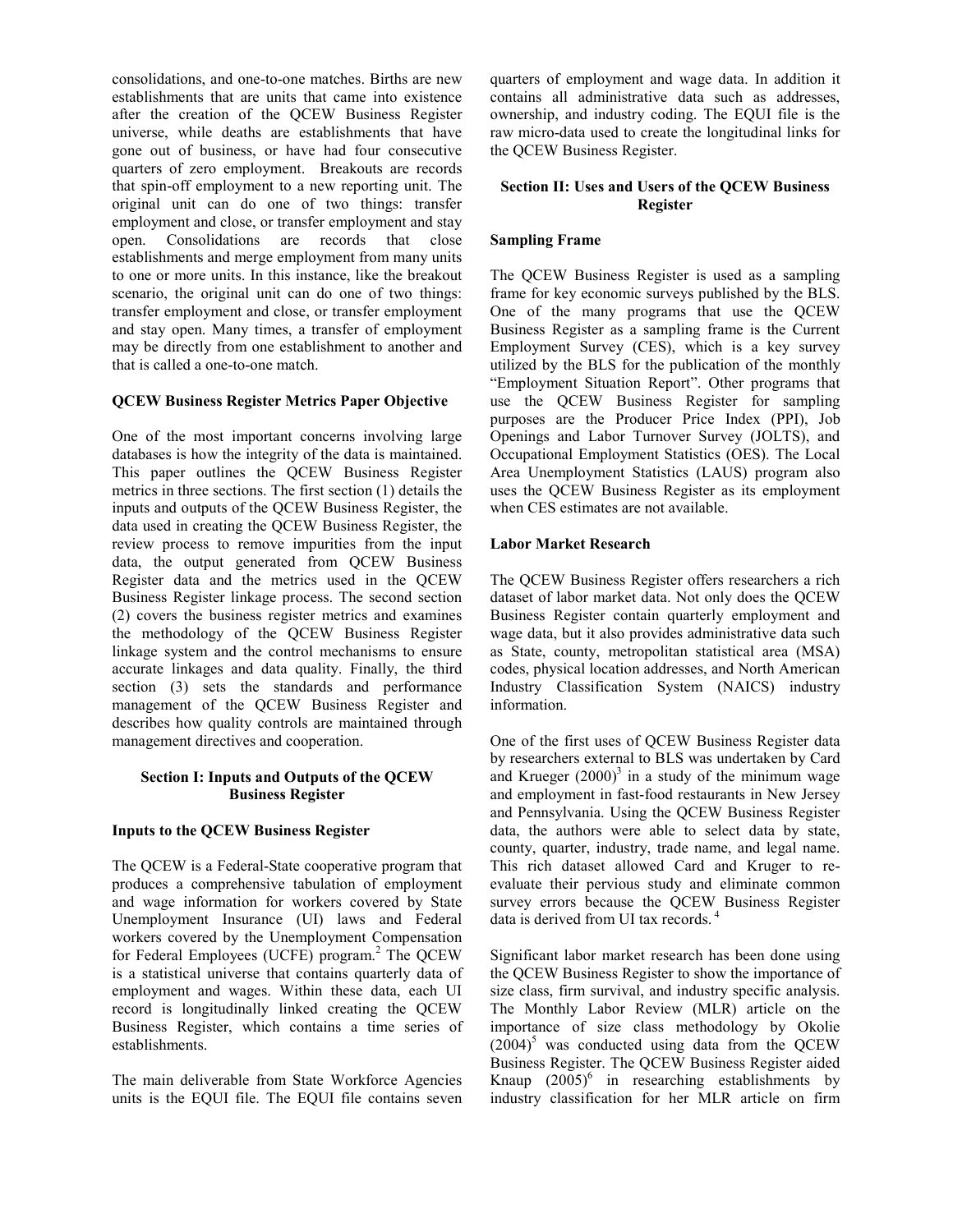survival. Not only can one research national aggregate employment but it is also possible to research particular sectors of the economy as shown in the paper on the employment and wages in the U.S. costal economy by Colgan  $(2004)^7$  published in the MLR.

# **QCEW Business Register Output**

The longitudinally linked establishment records on the QCEW Business Register provide a rich resource of establishment and employment data used in publishing the Business Employment Dynamics (BED). Each quarter, the BED uses QCEW Business Register data to produce its quarterly publication that measures the net change in employment at the establishment level. The BED statistics are calculated with 6.5 million establishments<sup>8</sup>. In addition, these statistics are classified by industry under the North American Industry Classification System (NAICS) and published at the sectors level (two-digit NAICS) in order to give a more detailed perspective on the economy. The output produced by BED is used by many in labor market research and economic calculations, such as State and local governments, the U.S. Federal Reserve Board, the Bureau of Economic Analysis, National Bureau of Economic Research<sup>9</sup> and the academic community.

# **Section III: QCEW Business Register Linkage Process**

In order to assure accurate linkages, there are two components of QCEW Business Register matching: automated matching and analyst matching. The computer automated matching links approximately 96 percent of all records each quarter through a process which links State Employment Security Agencies' identification numbers (SESA-ID). Less than one percent of records are linked by statistical weighted matching or analyst matching. Every time a link is made an identifier is assigned to the link to distinguish which type of match was made such as a breakout or a consolidation.

#### **SESA ID Matching**

Ninety six percent of all BLS establishment records are linked through a process by State Employment Security Agencies' identification numbers (SESA-ID). The SESA-ID is the establishment's unique identifier that the State Employment Security Agencies transmit to BLS, and the QCEW Business Register initially matches all units with identical SESA IDs; these matches are continuous establishments from the previous quarter (See Chart 1). SESA ID matches take precedence over any other type of matching. After identifying continuous SESA IDs, the linkage system identifies four additional linkage steps: predecessor linkages, successor linkages, breakout identifications, and consolidation identifications. These linkages are made by matching previous quarter SESA IDs to the current quarter SESA ID. After the match is made the system flags both records and copies the QCEW Business Register number, date of first positive employment (DFPE), and date of last positive employment (DLPE) from the previous quarter to the current quarter record.

# **Probability Weighted Matching**

Probability weighted matching is a process by which related units are linked based on the similarity of various characteristics between two records. Pairs of records having enough in common are scored to exceed a specific point value and are then identified as valid matches. This point value is called a cutoff weight, and do not vary upon State, industry, or other characteristics, and create a consistent measure across the nation (see Table 1).

## **Analyst Manual Matching**

As a final quality control measure of QCEW Business Register data, each quarter an analyst reviews data that contain records that were not matched by the automated process. The reasons for this additional review are that data elements may be miscoded, whereby inaccurate information is placed in system identifiers that the automated processes targets and therefore the system cannot make a linkage. Another reason for the supplementary analyst review is that certain records should not be linked, even though the system identifies a weighted match, and should be added to the QCEW Business Register as an establishment birth or deleted as an establishment death. The analyst manual review is essential to maintaining proper linkages and to preserve the high data quality produced by the QCEW Business Register.

# **Section IV: The Metrics of the QCEW Business Register**

QCEW Business Register metrics are based on statistical quality dimensions of relevance, accuracy, timeliness, interpretability, coherence, and accessibility in order to insure high quality data that meets the varied requirements of different user groups. Since the QCEW Business Register is the foundation for the Bureau's employment statistics, it is essential that accurate linkages are made between establishments to preserve data integrity and coherence to this time-series.

#### **Management Review Mechanisms**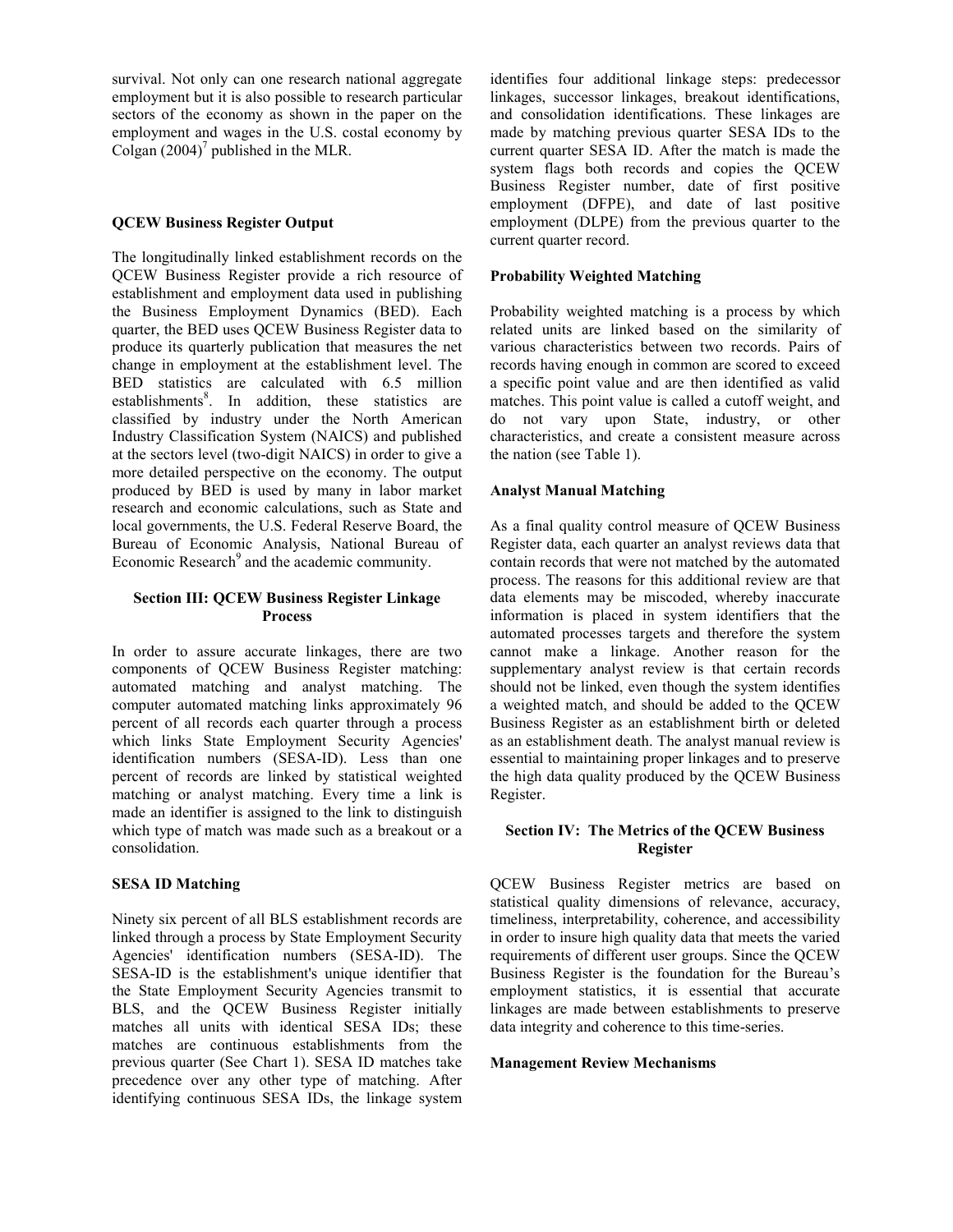The QCEW Business Register has a comprehensive hierarchy to ensure that data quality permeates all levels of the QCEW structure. One of such tools used in the management structure is the BLS Co-operative agreement which is a contract that sets standards for each State Workforce Agency. The co-operative agreement sets goals for each State which is tied to QCEW fund allocation.

Since the inputs to the QCEW Business Register are derived from the Federal-State cooperative, it is vital that communication between and among States and the BLS saturate the system to promote coordination and cooperation to increase data quality. Annual meetings for State and Regional offices are management coordination tools which allow these branches of the QCEW program to communicate questions and concerns, as well as excellence in data quality and standards.

In order to coordinate all agencies involved in the QCEW process, the QCEW policy council was created to provide a hierarchical structure for the program. The QCEW policy council is comprised of six representatives from BLS and ten State representatives. Their mission is to prioritize and coordinate QCEW improvement projects. In addition, the policy council seeks the input of all States in management decisions.

# **Review Mechanisms of QCEW Business Register Systems**

There are three quality control documents which are produced to review the Business Register process and systems: the Flash Report, the Business Register Metrics Report, and the Employment and Training Administration (ETA) 581 Report.

# **Flash Report**

The Flash Report monitors the data quality received from the States submittal of QCEW micro-data. This includes the monitoring of the number of reported units, the number of imputations, the number of prorations, the number of missing units, and the number of records with invalid county and NAICS codes. The Flash Report is a comprehensive management tool that ensures that data quality goals are being met, flags potential data quality problems, and monitors the progress of each State.

The Flash Report combines information from many sources on the number and percentage of imputed records, prorated records, and missing records. If there are large fluctuations, increases or decreases in these numbers that might affect data quality, they are flagged and investigated. As seen in Chart 2, these three topics are monitored to make sure they do not significantly increase from one quarter to the next nor do they continue on an upward trend.

Since the QCEW Business Register not only contains employment and wage data, but administrative data such as county and NAICS codes, it is essential that the quality of these fields is monitored because it is used as a sampling frame. These items are included in the Flash Report and allow QCEW management to watch trends in data quality.

On occasion data is provided to the national BLS office from states with fields not populated, or with unclassified data. It is imperative that management monitor the quantity of these records in order to control data quality. An example of the use of management tools is shown in Figure 1 and Figure 2. In Figure 1, State A is state which monitors their NAICS 99999 (unclassified) and has a percentage of these records well below the national average. While, State B in Figure 2 on the other hand, was submitting micro-data records with NAICS 99999 above the national average. In the first quarter of 2004 a problem was identified that the number of unclassified NAICS that State B was submitting was unacceptable. The problem was identified and corrected, and by the third quarter of 2004, State B reporting of NAICS 99999 returned to below the national average. With proper monitoring of data quality fields this issue was brought to QCEW management and resolved. Through management administration, any upward trends will be noticed and actions will be taken to improve these particular fields.

The graphics displayed above are not only included in the Flash Report, but are available historically to management at the national, regional, and State level. This allows management involved in the QCEW Business Register process to monitor the measures of data quality level of outputs.

# **Business Register Metrics Report**

The second review mechanism of the QCEW Business Register is the Business Register Metrics Report, which monitors the system software, data quality, and quality of analyst manual matches. The Business Register Metrics Report is produced after the linkage process is complete and evaluates the amount and type (breakout or consolidation) of analyst manual matches, the number of new QCEW Business Register numbers issued each quarter, the number of births and deaths of establishments each quarter, the number of unmatched records, and the number of weighted matches made by the system software.

Monitoring the fields mentioned above allows the BLS to ensure high data quality of the QCEW Business Register. As one can see in Figure X3, the percentage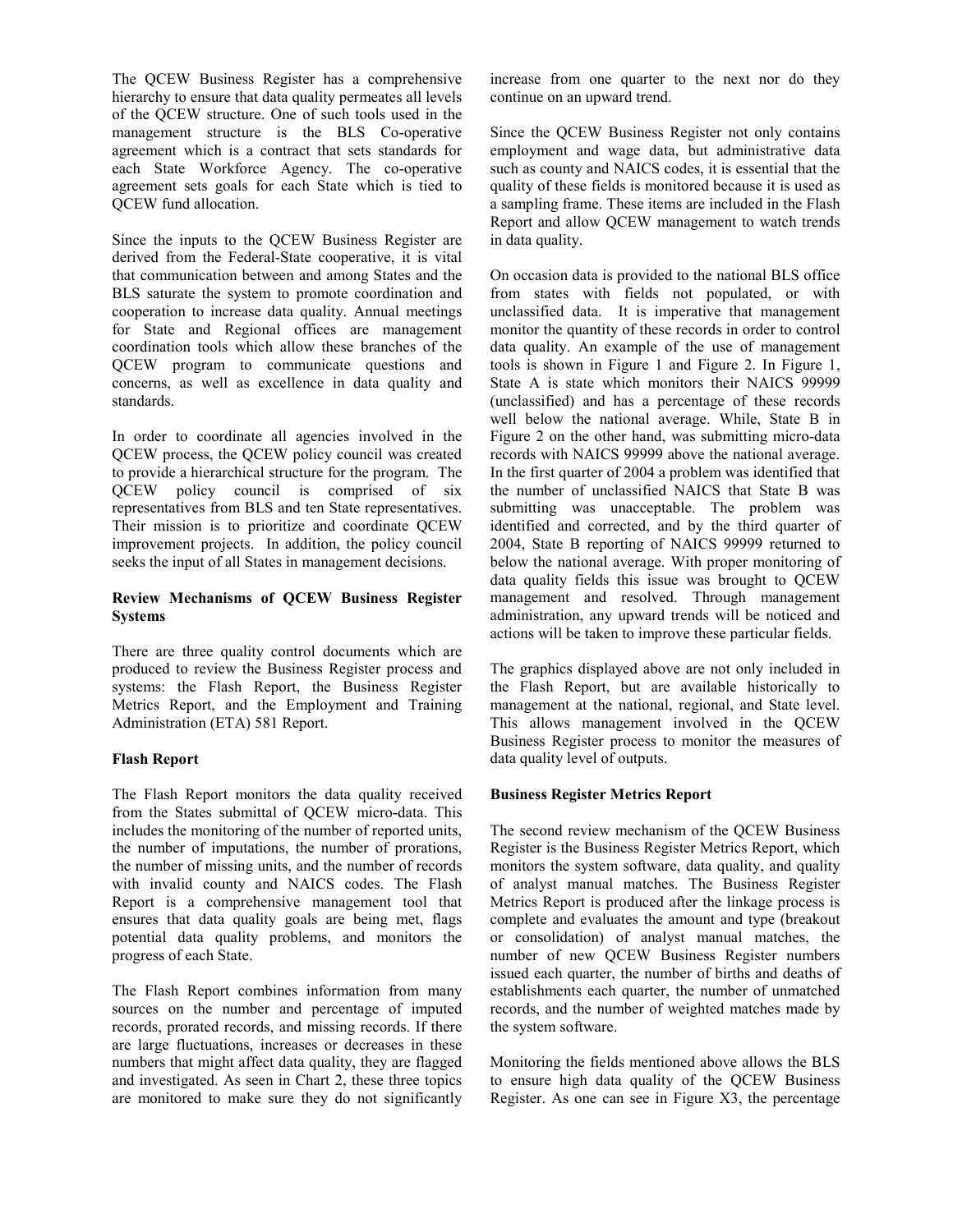of SESA ID matches that take place from quarter to quarter average between 96 percent and 97 percent. This high percentage indicates the reliability of the QCEW Business Register linkage system and illustrates the small amount of variability in the last 29 quarters of the percentage of records that were linked by SESA.

# **Employment and Training Administration (ETA) 581 Report**

It is important that not only does the QCEW Business Register contain accurate employment and wages, but compiles accurately and in a timely fashion the number of establishment births quarterly. The ETA 581 Report monitors this issue. The ETA 581 is a comprehensive tool which analyzes the number of new Unemployment-Insurance liable employers each quarter. The main goal of this report is to determine if new births are being captured in a timely manner by the BLS QCEW program. As seen in Chart 3, over 90 percent of establishment births are captured within two quarters. Through this study, the ETA validates that the QCEW Business Register is maintaining its goal of capturing establishments as they enter the market in a timely manner.

# **Conclusion**

The QCEW Business Register data is produced quarterly on a timely basis and published on a national level. States submit their data which is then reviewed and edited approximately  $6\frac{1}{2}$  months after the end of the reference quarter. The BLS then longitudinally links the QCEW microdata across quarters and publishes the Business Employment Dynamics press release 7½ months after the end of the quarter. BED publications consist of national aggregate numbers on a quarterly basis starting in the second quarter of 1992. In addition to the national publication, the BED program is working on methodologies to publish national size class data and State level BED data.

QCEW Business Register data provides a universe of establishments for the processing of Business Employment Dynamics Data, for researchers, and for general public usage. Since the QCEW Business Register is used for varying programs and surveys, it is essential to maintain high quality in the data produced for these sectors. By monitoring the QCEW Business Register linkage system and the data inputs the integrity of QCEW Business Register data is maintained.

#### *Endnotes*

 $\overline{a}$ 

<sup>1</sup> There were many inconsistencies with UDB data because of differences in the collection of data amongst States, such as disparities in timing and accuracy of reported employment, addresses, and industry coding. The BEL Improvement Project also aimed to improve

 $\overline{a}$ the computer aided matching system and weighted matching system, which are now used in QCEW Business Register systems.

<sup>2</sup> Exclusions from UI coverage include self-employed workers, most agricultural workers on small farms, all members of the Armed Forces, elected officials in most states, most employees of railroads, some domestic workers, most student workers at schools, and employees of certain small nonprofit organizations.

3 Card, David and Alan B. Krueger. (2000). "Minimum Wages and Employment: A Case Study of the Fast-Food Industry in New Jersey and Pennsylvania: Reply" *The American Economic Review*. 90 (5) 1397-1420. 4  $<sup>4</sup>$  Ibid. p. 1397</sup>

5 Okolie, Cordelia. (2004). "Why Size Class Methodology Matters in Analyses of Net and Gross Job Flows." *Monthly Labor Review.* 127 (7) 3-12.

 $6$  Knaup, Amy, E. (2005). "Survival and Longevity in the Business Employment Dynamics Data." *Monthly Labor Review*. 128 (5) 50-56. 7

 Colgan, Charles, S. (2004). "Employment and Wages for the U.S. Ocean and Coastal Economy." *Monthly Labor Review.* 127 (11) 24-30.

 BED data removes private households (NAICS 814110), establishments with zero employment for three quarters and establishments in Puerto Rico and the Virgin Islands.

<sup>9</sup> Clayton, Richard, and James R. Spletzer. "Business Employment Dynamics." NBER-CRIW Conference on Producer Dynamics. Bethesda, MD. April 8, 2005.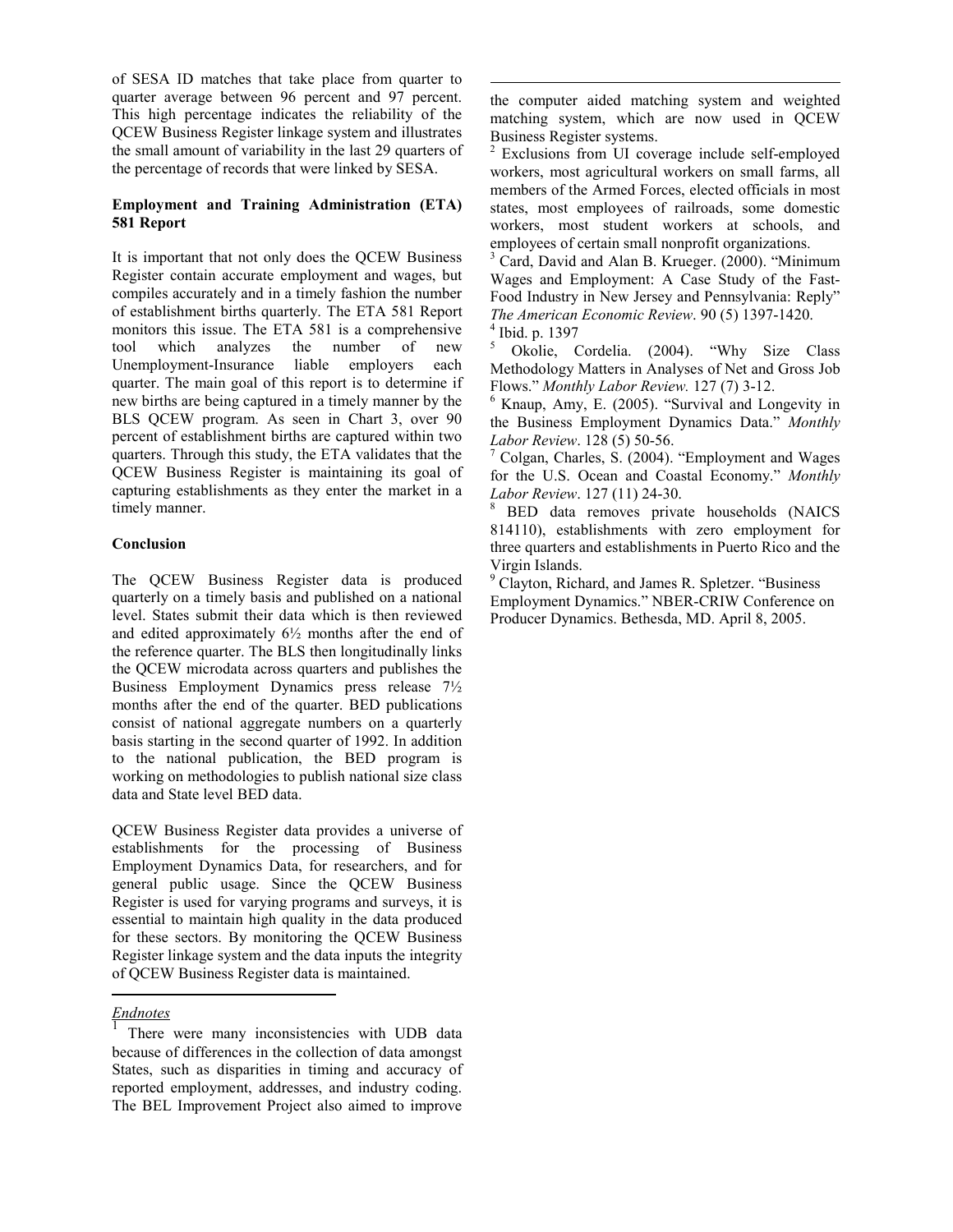# **Chart 2: Imputed, Prorated, and Missing Units as a Percentage of Reported Units (US Average)**

 $\overline{a}$ 

#### Precentage of Recs Matched by SESA ID 95% 96% 97% 98% 1999Q1 1999Q3 2000Q2 2000Q4 2001Q2 2001Q4 2002Q2 2002Q4 2003Q2 2003Q4 2004Q2

**Chart 1: Percentage of Records Matched by SESA ID**

 $\overline{a}$ 

## **Table 1: Weighted Match Scoring Function**

| Match           | <b>Block</b>       | <b>Blocking Variables</b>                        |
|-----------------|--------------------|--------------------------------------------------|
| <b>SET</b><br>1 | Block 1            | Business Name, Address, 6 Digit NAICS, County    |
|                 | Block 2            | Business Name, Address, County                   |
|                 | Block 3            | Business Name, Address, 3 Digit NAICS, County    |
|                 | Block 4            | Business Name, Address, 6 Digit NAICS, Zipcode   |
| <b>SET</b><br>2 |                    |                                                  |
|                 | Block 1            | Business Name, Address, 6 Digit NAICS, Phone Num |
|                 | Block <sub>2</sub> | Business Name, Address, Phone Number             |
|                 | Block 3            | Business Name, 3 Digit NAICS, County, Phone Num  |
|                 | Block 4            | Business Name, Phone Number                      |
|                 | Block 5            | Business Name, County, Phone Number              |
|                 | Block 6            | Address, 3 Digit NAICS, County, Phone Number     |
| <b>SET</b><br>3 |                    |                                                  |
|                 | Block 1            | Business Name, 3 Digit NAICS, County             |
|                 | Block 2            | Business Name, 3 Digit NAICS, Zipcode            |
|                 | Block 3            | Business Name, Address, 6 Digit NAICS, County    |
|                 | Block 4            | Business Name, Address, County                   |
|                 | Block 5            | EIN, Address, County                             |
|                 | Block 6            | EIN, Zipcode                                     |
|                 | Block 7            | Business Name, Zipcode, County                   |



**Figure 1: Percentage of Unclassified NAICS in State A in Comparison to the National Average of Unclassified NAICS**



#### **Figure 2: Percentage of Unclassified NAICS in State B in Comparison to the National Average of Unclassified**